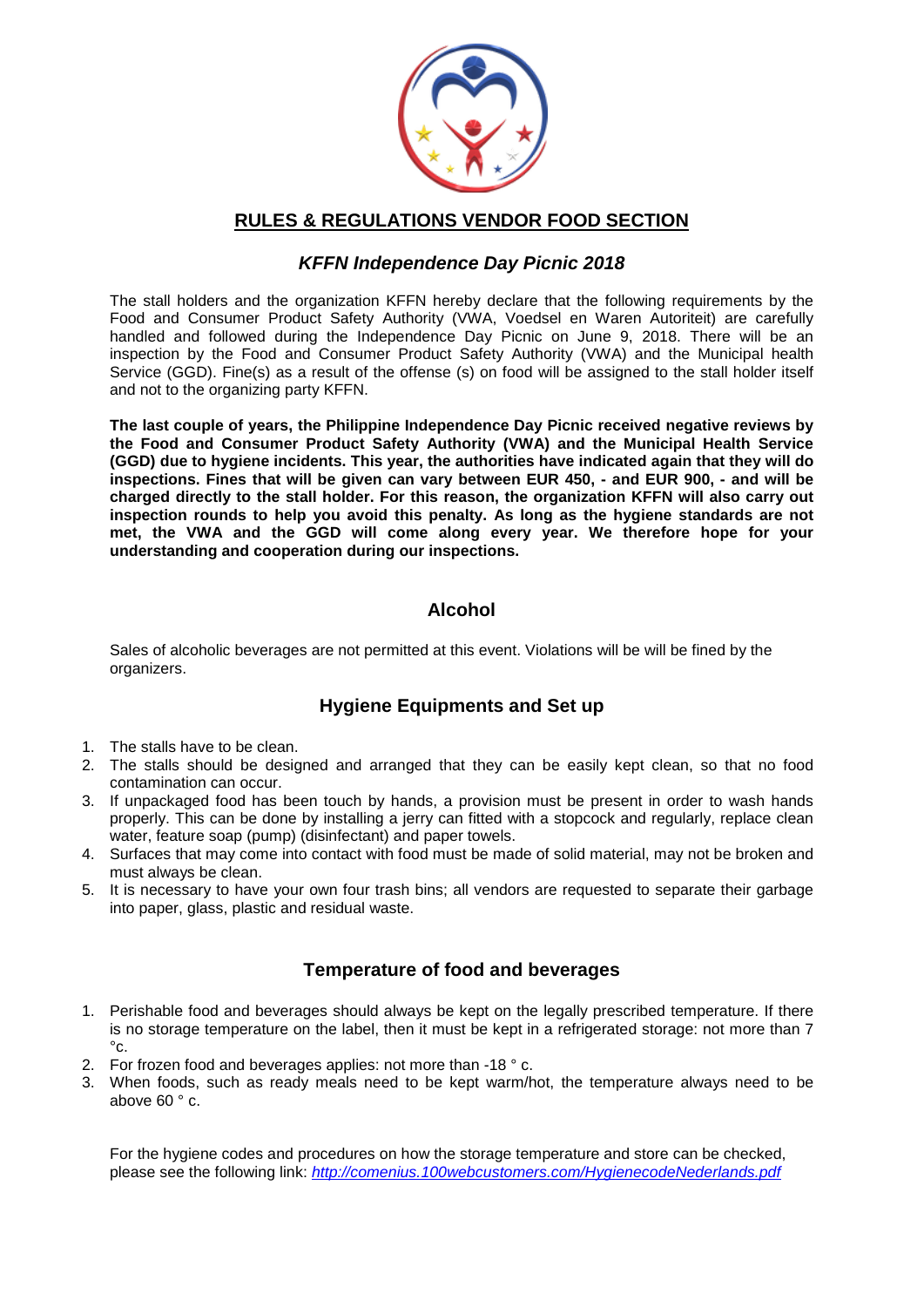# **Deep-Frying Stall**

- 1. A stall may have butane or propane bottles present, with a total maximum permissible load capacity of 50 kg. Note: This can be compared with the total content of four-butane or propane cylinders, each with a water content of up to 26 liters.
- 2. A deep-frying device is thermally protected in such a way that the temperature of the frying medium can not rise above 200 ° C. For each fryer is a fitting metal lid must be present, so that the fryer can be covered in case of fire.
- 3. The baking device must be constructed that in case of overcooking, over the edge or through cracks around the edges, the oils or grease cannot come into the combustion chamber.
- 4. Any drawn cooker must be put on a sheet of non-combustible and low heat-conductive material. This plate must be clean and free of grease and / or oil.
- 5. The support under the baking device must be at least 0.10 m outside the device, and be nonflammable or coated with a non-flammable material and consist of poor heat conducting material. The walls, in the close to which devices are positioned, have to 0.30 m1 outside of the device and must be coated in the same manner.
- 6. In the immediate vicinity of a baking, roasting or frying device there must be properly fitting lids or a blanket present to cover the unit in case of fire.

## **Heating, cooking and combustion devices on gas or liquid fuels**

- 1. All gas bottles must meet the requirements of NEN 3324 and NEN 2920.
- 2. A stove that is not connected to the central distribution systems for heating with liquid gas must comply with the requirements of NEN 1078: 1999.
- 3. For indoor use of gas cylinders, the nominal content of the filled and empty bottles may not contain more than 110 liters, unless otherwise provided by or pursuant to any statutory regulation.
- 4. A gas cylinder must be equipped with a Lloyd's Register Stoomwezen recognized valid mark and may not be older than 10 years.
- 5. The closing / regulator of a gas bottle must be of a type approved by Lloyd's Register Stoomwezen.
- 6. Pressure regulators must meet the requirements in the directive 1997/23 / EG.
- 7. The pressure regulator is a mechanical operating part, and is therefore subject to wear. It is advised to replace the pressure regulator every five years.
- 8. Between the gas cylinder and the device a flexible connection must comply to the guidelines mentioned in the NPR and 3378 and:
	- be secured by means of hose clamps on hose fittings;
	- must be free and unstressed;
	- be arranged in such a way that exposure to inadmissible temperature influences and / or mechanical damage is prevented;
	- be kept as short as possible
- 9. The hose length for a temporary installation must not exceed 10 m.
- 10. The piping and accessories must always be in a good state.
- 11. Bottles and tanks may be filled to 80%. An empty bottle must be kept closed with a valve.
- 12. Valves must be protected. If the protection consists of a detachable head, it must not be unscrewed in case it's not connected.
- 13. The space in which the gas cylinder (s), has to be outdoor ventilated by means of at least two, spaced as far as possible, not closable ventilation openings, or on the floor.
- 14. The pipe system has to be implemented as a solid metallic pipe. At the end of each branch point of the solid line a shut-off valve must be present.
- 15. The use of a hose is only allowed for a connection of a device in the pipeline, as coupling between tank / bottle and the pipeline and as a couple between tank / bottle and manifold.
- 16. The piping and accessories must be inspected and tested every 2 years or when circumstances occur (such as eg changes and repairs). The user should hold a signed statement or a statement signed by the license holder of the test. The inspection and testing should include:

• monitoring the required protections of the pipe and check the proper functioning of these protections;

- monitoring the application of approved accessories;
- test with air or inert gas.